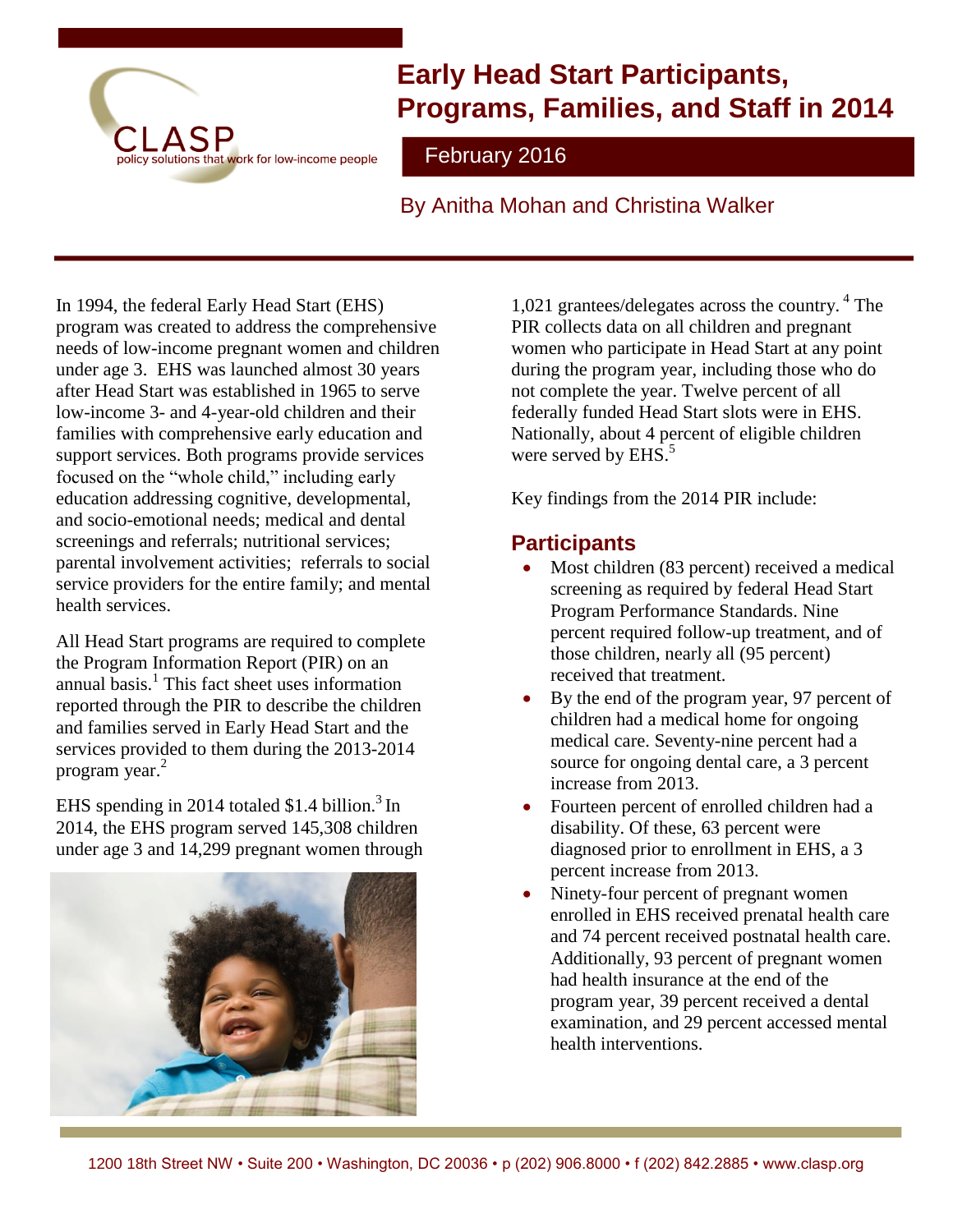

## **Early Head Start Participants, Programs, Families, and Staff in 2014**

### February 2016

- Among participants enrolled in EHS, 46 percent were White and 25 percent were Black or African-American. Thirty-five percent were of Hispanic origin, regardless of race.
- The age breakdown for children participating in EHS was relatively even: 29 percent of children were under age 1; 32 percent were age 1; and 35 percent were age  $2<sup>6</sup>$
- EHS served a linguistically diverse group of participants. More than one-quarter (27 percent) of participants were from homes where English was not the primary language. Twenty-two percent of all EHS participants were from Spanish-speaking homes. Other languages each accounted for 1 percent or less of the total EHS population.
- Seven percent of children in EHS received a child care subsidy.

#### **Programs**

- About half (49 percent) of EHS slots for children were center-based. Forty-six percent of slots were in home-based programs, which included weekly home visits and group socialization programs. EHS children also received services in combination programs (2 percent), family child care settings (2 percent), and locally designed programs (1 percent).
- The total number of funded EHS slots reported by the PIR was 107,393. The federal government funded 105,640 slots (through two sources: the Administration for Children and Families and the Maternal Infant and Early Childhood Home Visiting program); states and other sources funded 1,753 slots.<sup>7</sup>

#### **Families**

 Fifty-eight percent of families were singleparent families; 42 percent were two-parent families.

- Sixty-one percent of EHS families included at least one working parent and 21 percent of families included at least one parent in school or job training.
- Eighty percent of EHS families accessed at least one support service. Parenting education (65 percent) and health education (59 percent) were the most frequently used services. Other frequently accessed services included emergency and crisis intervention, adult education, and mental health services.
- Three out of every four families (75 percent) received the Special Supplemental Nutrition Program for Women, Infants, and Children (WIC). Seventeen percent received cash assistance under the Temporary Assistance for Needy Families (TANF) program, and 56 percent of families received services under the Supplemental Nutrition Assistance Program (SNAP).

## **Staff**

- More than half (59 percent) of EHS teachers and 76 percent of EHS home visitors had at least an associate's degree (A.A.) in early childhood education or a related field. In addition, 30 percent of teachers and 56 percent of home visitors had a bachelor's degree (B.A.) or higher in early childhood education or a related field.
- Overall, EHS teachers earned an average of \$26,488, and EHS home visitors earned an average of \$31,358.In comparison, Head Start preschool teachers earned an average of \$30,409 in 2014.

 $\overline{a}$ 

2

<sup>&</sup>lt;sup>1</sup> For more information on Head Start Program Information Reports (PIR), visi[t hhttp://eclkc.ohs.acf.hhs.gov/hslc/data/pir.](http://eclkc.ohs.acf.hhs.gov/hslc/Program%20Design%20and%20Management/Head%20Start%20Requirements/Progam%20Information%20Report)

<sup>2</sup> For more information on the Head Start preschool program, see CLASP's fact sheet, *Head Start Participants, Programs, Families, and Staff in 2014 and Migrant and Seasonal Head Start Participants, Programs, Families, and Staff in 2014.*